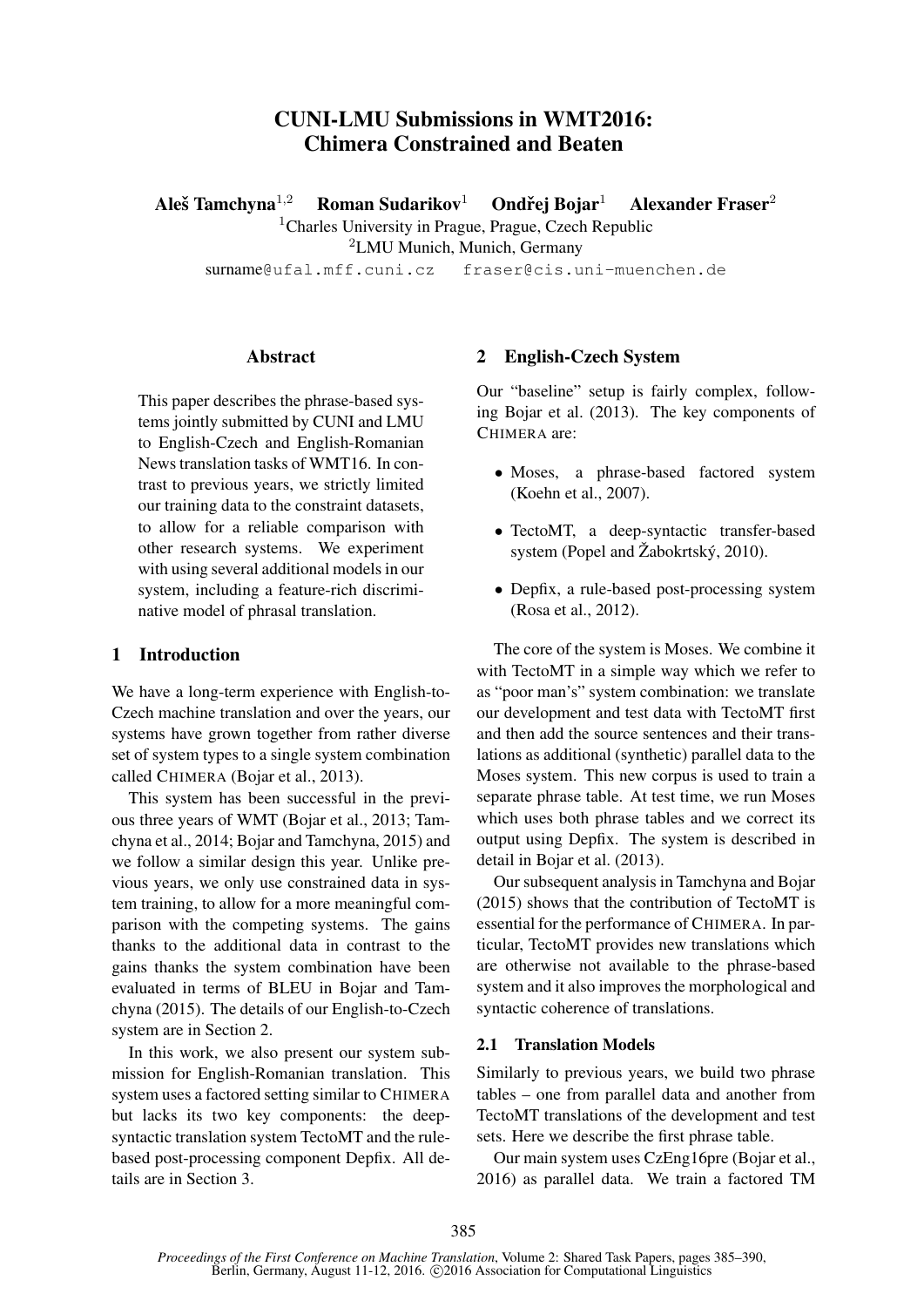which uses surface forms on the source and produces target form, lemma and tag. Similarly to previous years, we find that increasing the phrase table limit (the maximum number of possible translations per source phrase) is necessary to obtain good performance.

Our input is also factored (though the phrase tables do not condition on these additional factors) and contains the form, lemma and morphological tag. We use these factors to extract rich features for our discriminative context model.

Linearly interpolated translation models. There is some evidence that when dealing with heterogeneous domains, it might be beneficial to construct the final TM as a linear, uniform interpolation of many small phrase tables (Carpuat et al., 2014). We experiment with splitting the data into 20 parts (without any domain selection, simply a random shuffle) and using linear interpolation to combine the partial models. The added benefit is that phrase extraction for all these parts can run in parallel (2h25m per part on average). The merging of these parts took 16h12m, which is still substantially faster than the single extraction (53h7m).

## 2.2 Language Models

Our LM configuration is based on the successful setting from previous years, however all LMs are trained using the constrained data; this is a major difference from our previous submissions which used several gigawords of monolingual text for language modeling.

We train an 7-gram LM on surface forms from all monolingual news data available for WMT. This LM is linearly interpolated (each year is a separate model) to optimize perplexity on a heldout set (WMT newstest2012). The individual LMs were pruned: we discarded all singleton n-grams (apart from unigrams).

All other LMs are trained on simple concatenation of the news part of CzEng16pre and all WMT monolingual news sets. We train 4-gram LMs on forms and lemmas (with a different pruning scheme: we discard 2- and 3-grams which appear fewer than 2 or 3 times, respectively).

We have two LMs over morphological tags to help maintain morphological coherence of translation outputs. The first LM is a 10-gram model and the second one is a 15-gram model, aimed at overall sentence structure. We prune all singleton n-grams (again, with the exception of unigrams).

#### 2.3 Discriminative Translation Model

We add a feature-rich, discriminative model of phrasal translation to our system (Tamchyna et al., 2016). This classifier produces a single phrase translation probability which is additionally conditioned on the full source sentence and limited left-hand-side target context. The probability is added as an additional feature to Moses' log-linear model. The motivation for adding the context model is to improve lexical choice (which can be better inferred thanks to full source-context information) and morphological coherence.

The model uses a rich feature set on both sides: In the source, the model has access to the full input sentence and uses surface forms, lemmas and tags. On the target side, the model has access to limited context (similarly to an LM) and uses target surface forms, lemmas and tags. However, our English-Czech submission to WMT16 does not use target-context information due to time constraints.

## 2.4 Lexicalized Reordering and OSM

We experiment with using a lexicalized reordering model (Koehn et al., 2005) in the common setting: model monotone/swap/discontinuous reordering, word-based extraction, bidirectional, conditioned both on the source and target language.

We also train an operation sequence model (OSM, Durrani et al., 2013), which is a generative model that sees the translation process as a linear sequence of operations which generate a source and target sentence in parallel. The probability of a sequence of operations is defined according to an  $n$ -gram model, that is, the probability of an operation depends on the  $n - 1$  preceding operations. We have trained our 5-gram model on surface forms, using the CzEng16pre corpus.

#### 2.5 Hard POS for Short Words

In addition to the more principled attempts at improving our model, mainly Section 2.3, we also manually checked the output and added an ad-hoc solution for the single most disturbing error: the abbreviated form "'s" was often translated as the verb "to be" even in the clearly possessive uses.

The ambiguity of "'s" is apparently easy to resolve, our tagger does not have problems distinguishing and tagging the abbreviation as POS (possesive), VBZ (present tense) and other situations. While the POS information is readily avail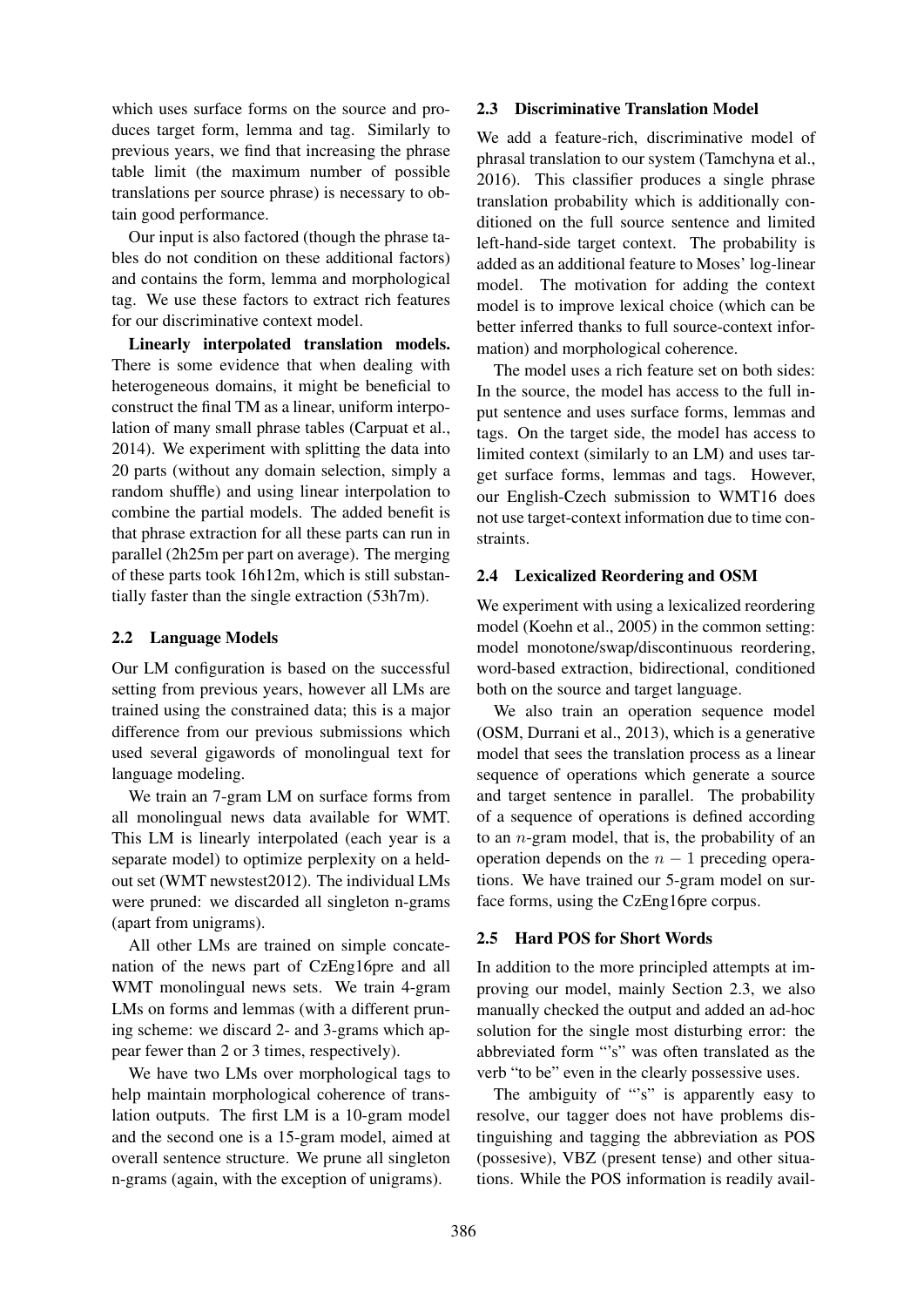able to the discriminative model, the model might not be able to pick it up due to its wide focus on many phenomena. As an alternative, we simply modify the input token and append the POS tag to it for all tokens under three characters.

This hack clearly helps with "'s": in a small manual analysis of 52 occurrences of "'s", the discriminative model still translated 7 possessive meanings as present tense, while the hacked model avoided these errors. It would be best to combine these two approaches, but we did not have the time to run this setting for the WMT evaluation.

#### 2.6 Results

We evaluate all system variants on the WMT15 test set and report all BLEU scores in Table 1 prior to applying the last component, Depfix.

The reordering model achieved mixed results in our initial experiments and we opt not to include it in our final submission, relying instead only on the standard distortion penalty feature.

As in previous years, the addition of TectoMT to the main phrase table extracted from the parallel corpus (denoted "CzEng" in Table 1) is highly beneficial, improving the BLEU score by roughly 1.2 points. The addition of OSM also helps, adding about 0.7 points.

The source-context discriminative model does not improve translation quality according to BLEU. We suspect that the space for its contribution is diminished by the addition of TectoMT and possibly also the OSM and the strong LMs. This system (labelled with ∗) was submitted as a primary system CU-TAMCHYNA. After the deadline, we also ran an experiment which included targetcontext features in the model and obtained BLEU of 20.96.

Experiments with the interpolated TM ("CzEng20 parts" in the table) and POS appended to words under three characters show a lower BLEU score (20.70, denoted •) but we also carried out a small manual evaluation where the system output seemed to be better than the baseline (20.91). We therefore submitted this system as our primary CU-CHIMERA.

In the official WMT16 manual evaluation, both our systems end up in the same cluster, ranking #4 and #5 among all systems for this language pair. The hacked system • seems negligibly better (0.302 TrueSkill) than the one with the discriminative model (∗, reaching 0.299 TrueSkill).

As a contrastive result, CHIMERA, ranking #1 last year, achieves a BLEU score of 20.46 on newstest2015 (also prior to the application of Depfix). This suggests that even though we limited our training data this year, we did not lose anything in terms of translation quality.

| TMs                                        |   | OSM Disc. POS | <b>BLEU</b>                |
|--------------------------------------------|---|---------------|----------------------------|
| CzEng                                      |   |               | $19.08 \pm 0.62$           |
| CzEng+TectoMT                              |   |               | $20.23 + 0.64$             |
|                                            |   |               | $20.91 \pm 0.67$           |
|                                            |   |               | $20.89 \pm 0.69$ *         |
| $CzEng_{20\text{ parts}} + \text{TectoMT}$ | ℐ |               | $20.70 \pm 0.66$ $\bullet$ |
| Chimera in WMT15                           |   |               | 20.46                      |

Table 1: Different experiment configurations for CHIMERA. We report BLEU scores on newstest2015. The system denoted ∗ corresponds to our WMT16 submission cu-tamchyna and the system denoted • corresponds to cu-chimera.

## 3 English-Romanian System

We also submitted a constrained phrase-based system for English→Romanian translation which is loosely inspired by the basic components of CHIMERA. Additionally, our submission uses the source- and target-context discriminative translation model as well.

### 3.1 Data and Pre-Processing

We use all the data available to constrained submissions: Europarl v8 (Koehn, 2005) and SE-TIMES2 (Tiedemann, 2009) parallel corpora and News 2015 and Common Crawl monolingual corpora.<sup>1</sup> We split the official development set into two halves; we use the first part for system tuning and the second part serves as our test set.

Data pre-processing differs between English and Romanian. For English, we use Treex (Popel and  $\check{Z}$ abokrtský, 2010) to obtain morphological tags, lemmas and dependency parses of the sentences. For Romanian, we use the online tagger by Tufis et al. (2008) as run by our colleagues at LIMSI-CNRS for the joint QT21 Romanian system (Peter et al., 2016).

#### 3.2 Factored Translation

Similarly to CHIMERA, we train a factored phrase table which translates source surface forms to tuples (form, lemma, tag). Our input is factored and contains the form, lemma, morphological tag,

<sup>1</sup>http://commoncrawl.org/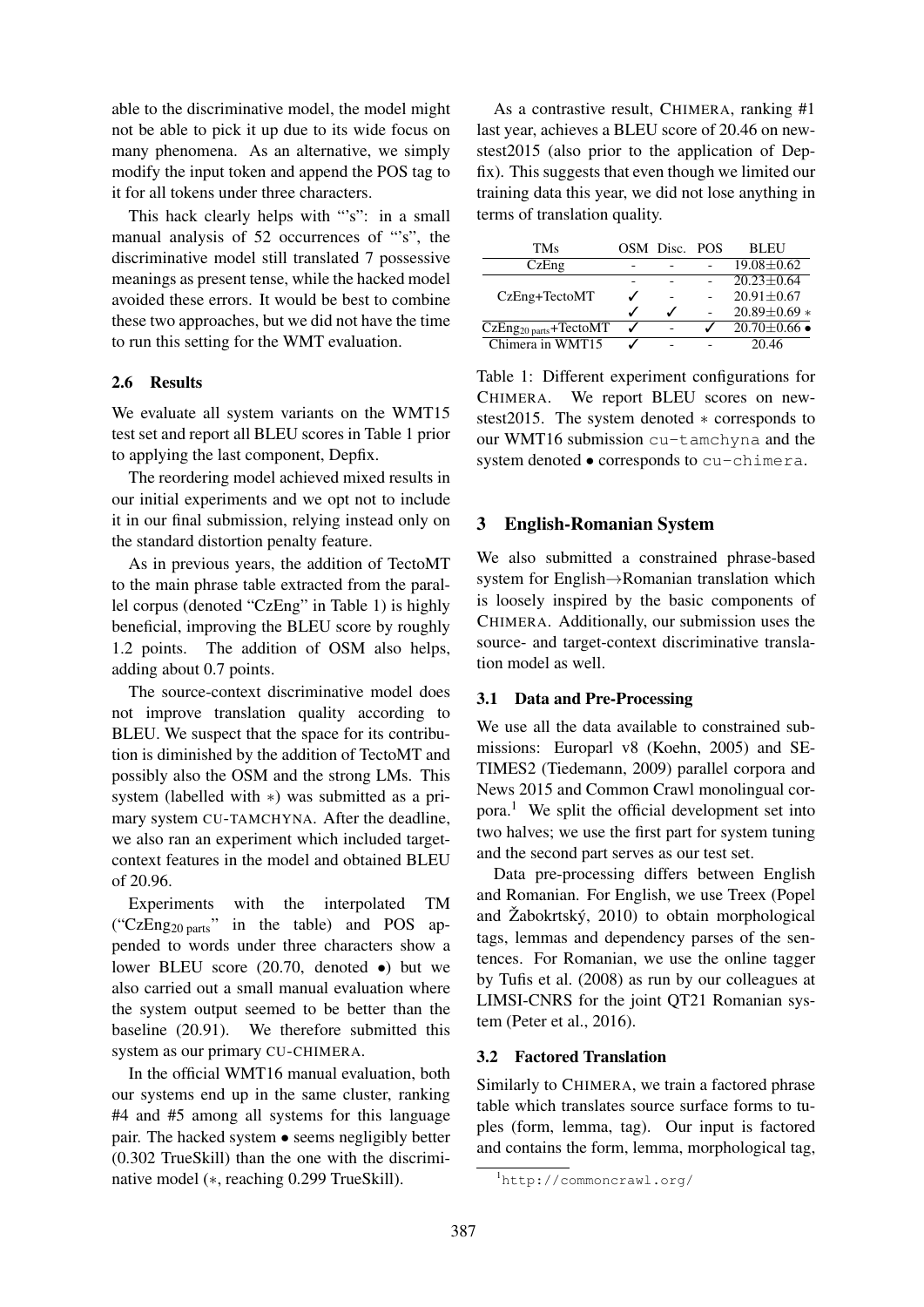lemma of dependency parent and analytical function ("surface" syntactic role, e.g. *Subj* for subjects). These additional source-side factors are again not used by the phrase table and serve only as information for the discriminative model.

## 3.3 Language Models

Our full system contains three separate language models (LMs). The first is a 5-gram LM over surface forms, trained on the target side of the parallel data and monolingual news 2015.

The second LM only uses 4-grams but additionally contains the full Common Crawl corpus. We prune this second LM by discarding 2-, 3- and 4 grams which appear fewer than 2, 3, 4 times, respectively.

Finally, we also include a 7-gram LM over morphological tags. We only use target parallel data for estimating the model.

## 3.4 Reordering Model

Similarly to our experiments with CHIMERA, we utilize a lexicalized reordering model (Koehn et al., 2005). Again, we model monotone/swap/discontinuous reordering, word-based extraction, bidirectional, conditioned both on the source and target language.

## 3.5 Discriminative Translation Model

We utilize the same discriminative model as for CHIMERA. For English-Romanian, we also use dependency parses of the source sentences and target-side context features as additional source of information in our official submission.

## 3.6 Results

Table 2 lists BLEU scores of various system settings. Each BLEU score is an average over 5 runs of system tuning (MERT, Och, 2003). The table shows how BLEU score develops as we add the individual components to the system: the 7 gram morphological LM ("tagLM"), the 4-gram LM from Common Crawl ("ccrawl"), the lexicalized reordering ("RR") and finally the discriminative translation model ("discTM").

We test for statistical significance using MultEval (Clark et al., 2011); we test each new component against the system without it (i.e., +tagLM is compared to baseline, +ccrawl is tested against +tagLM etc.). When the  $p$ -value is lower than 0.05, we mark the result in bold.

| Setting   | <b>BLEU</b> |  |  |
|-----------|-------------|--|--|
| baseline  | 26.2        |  |  |
| +tagLM    | 26.6        |  |  |
| $+ccrawl$ | 28.0        |  |  |
| +RM       | 28.1        |  |  |
| +discTM   | 28.3        |  |  |

Table 2: BLEU scores of system variants for English-Romanian translation.

We observe a relatively steady additive effect of the individual components: the addition of each model (apart from lexicalized reordering) leads to a statistically significant improvement in translation quality.

Our discriminative model further improves the system, despite only being trained on the parallel data (roughly 0.6 M sentence pairs) and building upon the strong language models which use orders-of-magnitude larger monolingual data (almost 300 M sentences). This variant (BLEU 28.3) corresponds to our submission LMU-CUNI.

# 4 Conclusion

We have described our English-Czech and English-Romanian submissions to WMT16: CU-CHIMERA, CU-TAMCHYNA and LMU-CUNI.

For English-Czech, our work is an incremental improvement of the previously successful CHIMERA system. This time, our submission is constrained and additionally uses interpolated TMs, an OSM and a discriminative phrasal translation model.

For English-Romanian, we have built a system somewhat similar to the statistical component of CHIMERA. We have added the discriminative model which conditions both on the source and target context to the system and obtained a small but significant improvement in BLEU.

# 5 Acknowledgement

This work has received funding from the European Union's Horizon 2020 research and innovation programme under grant agreements no. 644402 (HimL) and no. 645452 (QT21). This work has been using language resources stored and distributed by the LINDAT/CLARIN project of the Ministry of Education, Youth and Sports of the Czech Republic (project LM2015071). This work was partially supported by SVV project number 260 333.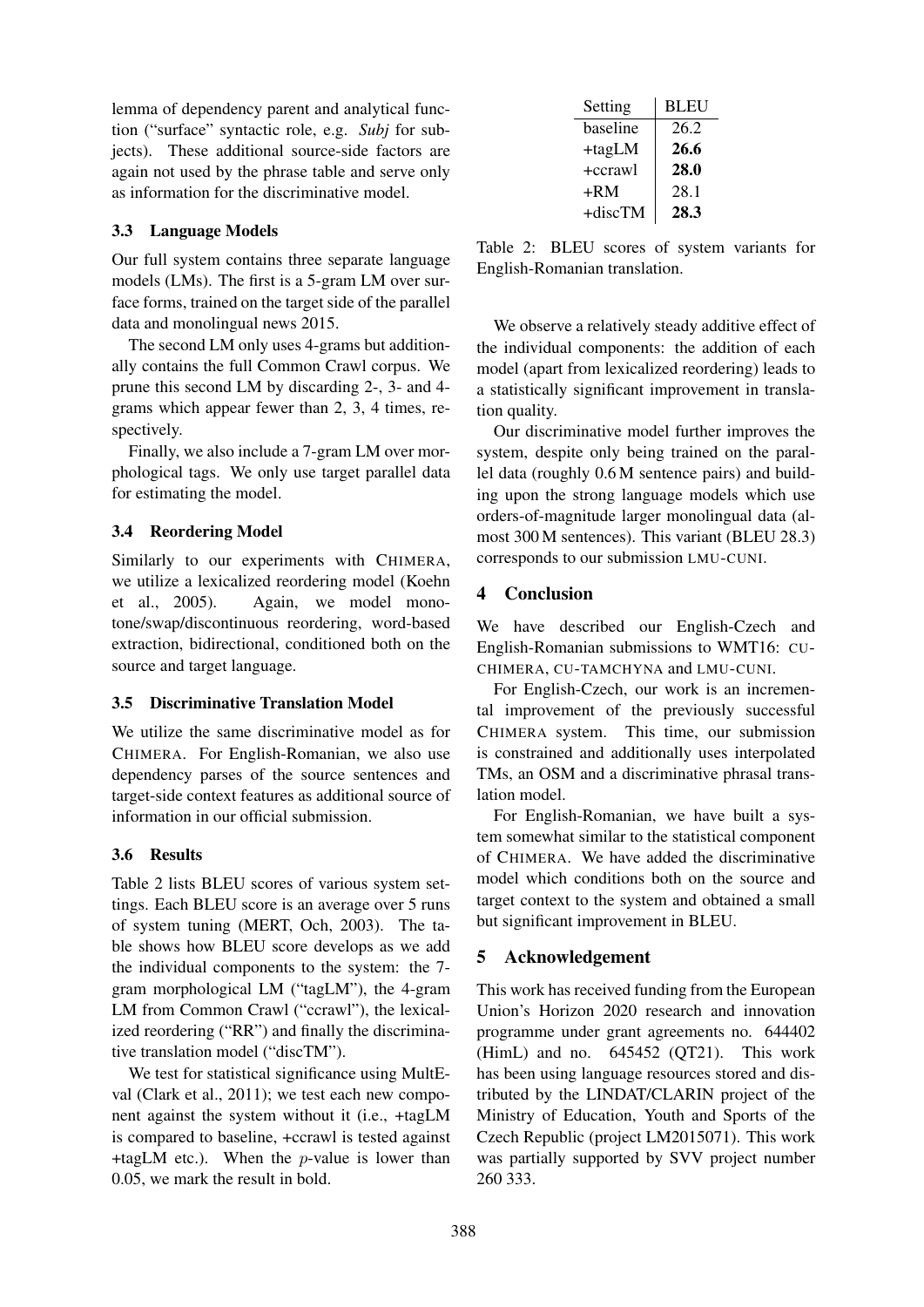## References

- Ondřej Bojar, Ondřej Dušek, Tom Kocmi, Jindřich Libovický, Michal Novák, Martin Popel, Roman Sudarikov, and Dušan Variš. 2016. CzEng 1.6: Enlarged Czech-English Parallel Corpus with Processing Tools Dockered. In *Text, Speech and Dialogue: 19th International Conference, TSD 2016, Brno, Czech Republic, September 12-16, 2016, Proceedings*. Springer Verlag. In press.
- Ondřej Bojar, Rudolf Rosa, and Aleš Tamchyna. 2013. Chimera – Three Heads for Englishto-Czech Translation. In *Proceedings of the Eighth Workshop on Statistical Machine Translation*. Association for Computational Linguistics, Sofia, Bulgaria, pages 92–98.
- Ondřej Bojar and Aleš Tamchyna. 2015. CUNI in WMT15: Chimera Strikes Again. In *Proceedings of the Tenth Workshop on Statistical Machine Translation*. Association for Computational Linguistics, Lisboa, Portugal, pages 79– 83.
- Marine Carpuat, Cyril Goutte, and George Foster. 2014. Linear mixture models for robust machine translation. In *Proceedings of the Ninth Workshop on Statistical Machine Translation*. Association for Computational Linguistics, Baltimore, Maryland, USA, pages 499– 509.
- Jonathan H. Clark, Chris Dyer, Alon Lavie, and Noah A. Smith. 2011. Better hypothesis testing for statistical machine translation: Controlling for optimizer instability. In *Proceedings of the 49th Annual Meeting of the Association for Computational Linguistics: Human Language Technologies: Short Papers - Volume 2*. Association for Computational Linguistics, Stroudsburg, PA, USA, HLT '11, pages 176–181.
- Nadir Durrani, Alexander M Fraser, Helmut Schmid, Hieu Hoang, and Philipp Koehn. 2013. Can markov models over minimal translation units help phrase-based smt? In *ACL (2)*. pages 399–405.
- Philipp Koehn. 2005. Europarl: A Parallel Corpus for Statistical Machine Translation. In *Conference Proceedings: the tenth Machine Translation Summit*. AAMT, AAMT, Phuket, Thailand, pages 79–86.
- Philipp Koehn, Amittai Axelrod, Alexandra Birch,

Chris Callison-Burch, Miles Osborne, David Talbot, and Michael White. 2005. Edinburgh system description for the 2005 IWSLT speech translation evaluation. In *Proceedings of International Workshop on Spoken Language Translation*.

- Philipp Koehn, Hieu Hoang, Alexandra Birch, Chris Callison-Burch, Marcello Federico, Nicola Bertoldi, Brooke Cowan, Wade Shen, Christine Moran, Richard Zens, Chris Dyer, Ondřej Bojar, Alexandra Constantin, and Evan Herbst. 2007. Moses: Open Source Toolkit for Statistical Machine Translation. In *ACL 2007, Proceedings of the 45th Annual Meeting of the Association for Computational Linguistics Companion Volume Proceedings of the Demo and Poster Sessions*. Association for Computational Linguistics, Prague, Czech Republic, pages 177–180.
- Franz Josef Och. 2003. Minimum Error Rate Training in Statistical Machine Translation. In *Proc. of the Association for Computational Linguistics*. Sapporo, Japan.
- Jan-Thorsten Peter, Tamer Alkhouli, Matthias Huck Hermann Ney, Fabienne Braune, Alexander Fraser, Aleš Tamchyna, Ondřej Bojar, Barry Haddow, Rico Sennrich, Frédéric Blain, Lucia Specia, Jan Niehues, Alex Waibel, Alexandre Allauzen, Lauriane Aufrant, Franck Burlot, Elena Knyazeva, Thomas Lavergne, François Yvon, Stella Frank, and Mārcis Pinnis. 2016. The OT21/HimL Combined Machine Translation System. In *Proceedings of the Tenth Workshop on Statistical Machine Translation*. Association for Computational Linguistics, Berlin, Germany. In print.
- Martin Popel and Zdeněk Žabokrtský. 2010. TectoMT: Modular NLP Framework. In Hrafn Loftsson, Eirikur Rögnvaldsson, and Sigrun Helgadottir, editors, *IceTAL 2010*. Iceland Centre for Language Technology (ICLT), Springer, volume 6233 of *Lecture Notes in Computer Science*, pages 293–304.
- Rudolf Rosa, David Mareček, and Ondej Dušek. 2012. DEPFIX: A System for Automatic Correction of Czech MT Outputs. In *Proceedings of the Seventh Workshop on Statistical Machine Translation*. Association for Compu-